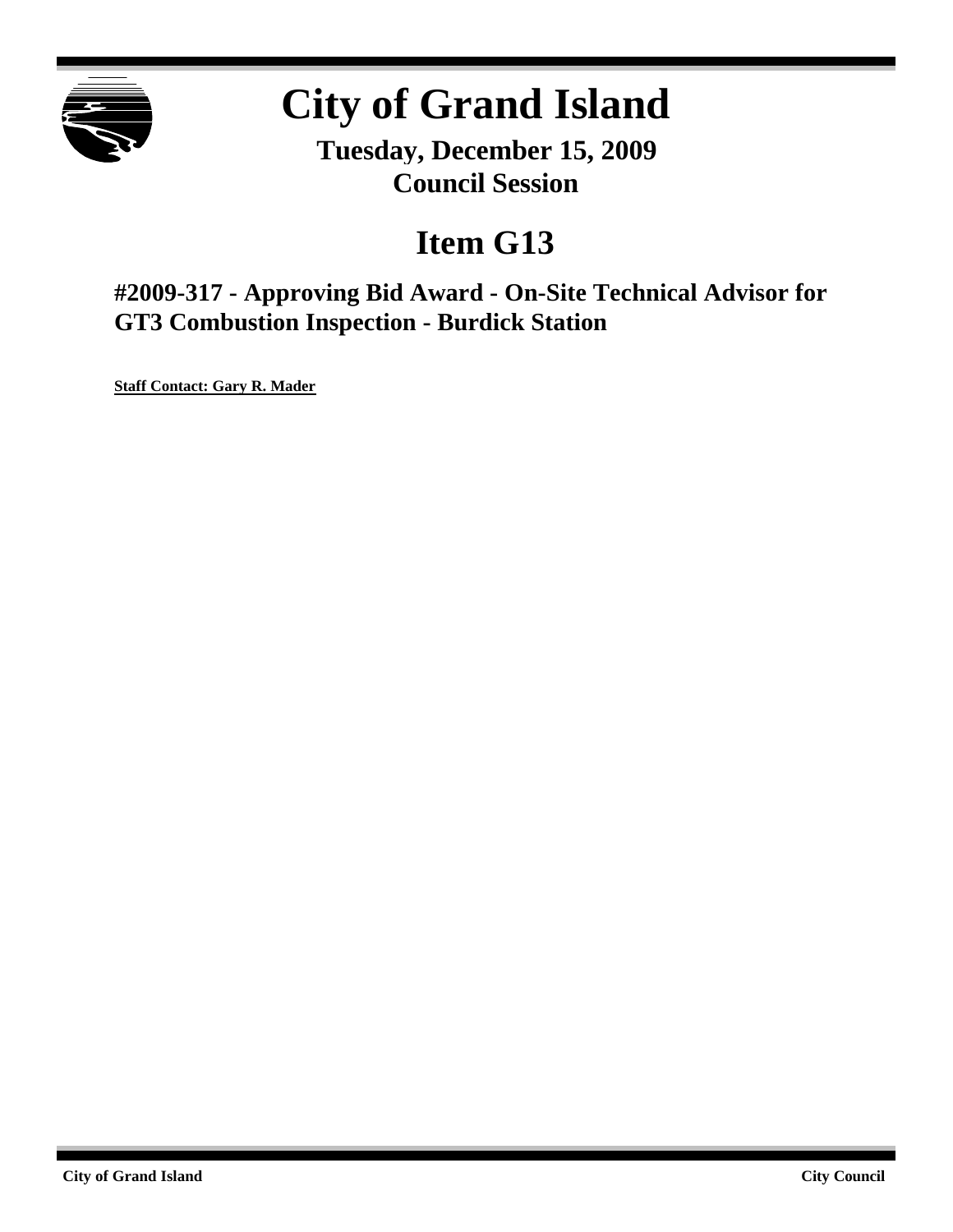## **Council Agenda Memo**

| From:                          | Gary R. Mader, Utilities Director<br>Wesley Nespor, Asst. City Attorney/Purchasing |
|--------------------------------|------------------------------------------------------------------------------------|
| <b>Meeting:</b>                | December 15, 2009                                                                  |
| Subject:                       | <b>On-Site Technical Advisor for GT3 Combustion</b><br>Inspection                  |
| <b>Item <math>\#</math>'s:</b> | $G-13$                                                                             |
| <b>Presenter(s):</b>           | Gary R. Mader, Utilities Director                                                  |

## **Background**

Burdick Generating Station utilizes three steam turbines and three gas turbines for electrical generation. Gas Turbine 3 (GT3) is a General Electric Frame 6 turbine generator and was commissioned in 2003. Based on the hours of operation and the number of unit starts, the manufacturer recommends performing a combustion inspection. A combustion inspection includes dismantling and inspection of combustion path components such as fuel nozzles and combustion chambers and is needed to properly ensure proper combustion for unit performance, efficiency, and emission control. It is also used to determine any future repair work based on the manufacturer's recommendations. In performing turbine generator inspections of this scope, the Department utilizes technical advisors specializing in these services. The advisors work with plant management to schedule work activities, order replacement parts, and provide technical guidance to plant maintenance staff during the inspection. Plant staff developed specifications to solicit bids for technical advisors for this work which included requirements of experience and factory training for General Electric Frame 6 gas turbine generator combustion inspections.

## **Discussion**

The specifications for the On-site Technical Advisor for GT3 Combustion Inspection were advertised and issued for bid in accordance with the City purchasing code. Bids were publicly opened on December 1, 2009. Specifications were sent to 16 potential bidders and responses were received as listed below. The engineer's estimate for this project was \$75,000.00.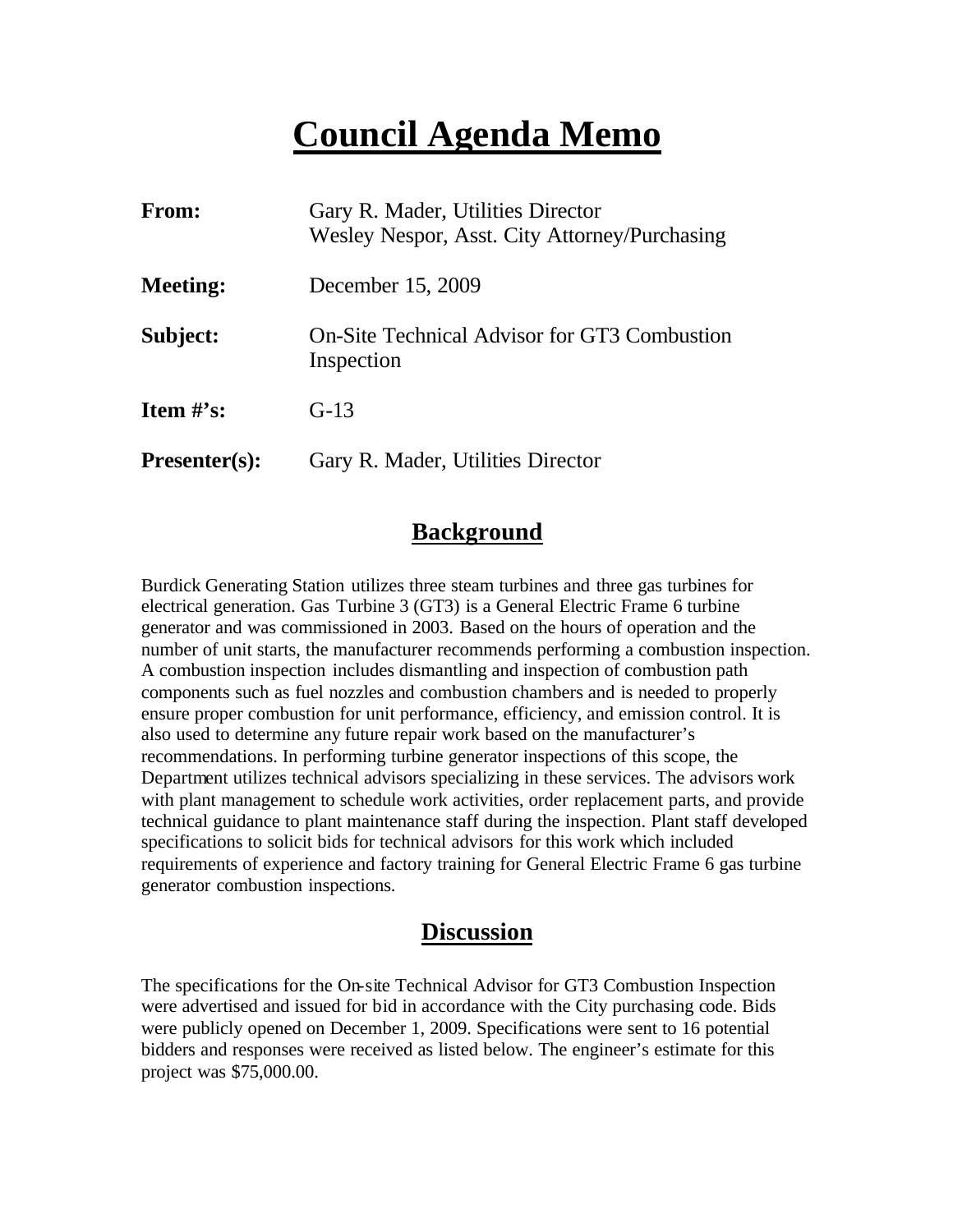| Bidder                              | <b>Bid Price</b> |
|-------------------------------------|------------------|
| ProEnergy Services, Sedalia, MO     | \$18,845.00      |
| Sulzer Turbo Services, La Porte, TX | \$19,260.00      |
| HPI, LLC, Houston, TX               | \$27,958.00      |
| GE Energy, Omaha, NE                | \$42,602.05      |
| Pond and Lucier, Clifton Park, NY   | \$46,000.00      |

The bids were reviewed by plant management staff. The specification required that the bidder provide a reference list of projects of similar scope and complexity. It also required that the advisor must have participated in training by the manufacturer and have experience with similar equipment. The bids from HPI, ProEnergy, and Sulzer did not provide the required experience or training for General Electric Frame 6 combustion inspections. The bids from GE Energy and Pond & Lucier are compliant with specifications and less than the engineer's estimate. GE Energy is the original equipment manufacturer. Plant staff recommends awarding the GT3 combustion inspection technical services contract to GE Energy as the low responsive bid.

## **Alternatives**

It appears that the Council has the following alternatives concerning the issue at hand. The Council may:

- 1. Move to approve
- 2. Refer the issue to a Committee
- 3. Postpone the issue to future date
- 4. Take no action on the issue

## **Recommendation**

City Administration recommends that the Council award the Contract for On-Site Technical Advisor for GT3 Combustion Inspection to GE Energy of Omaha, NE, as the low responsive bidder, in the amount of \$42,602.05.

## **Sample Motion**

Move to approve award of the technical services contract to GE Energy for the On-Site Technical Advisor for GT3 Combustion Inspection.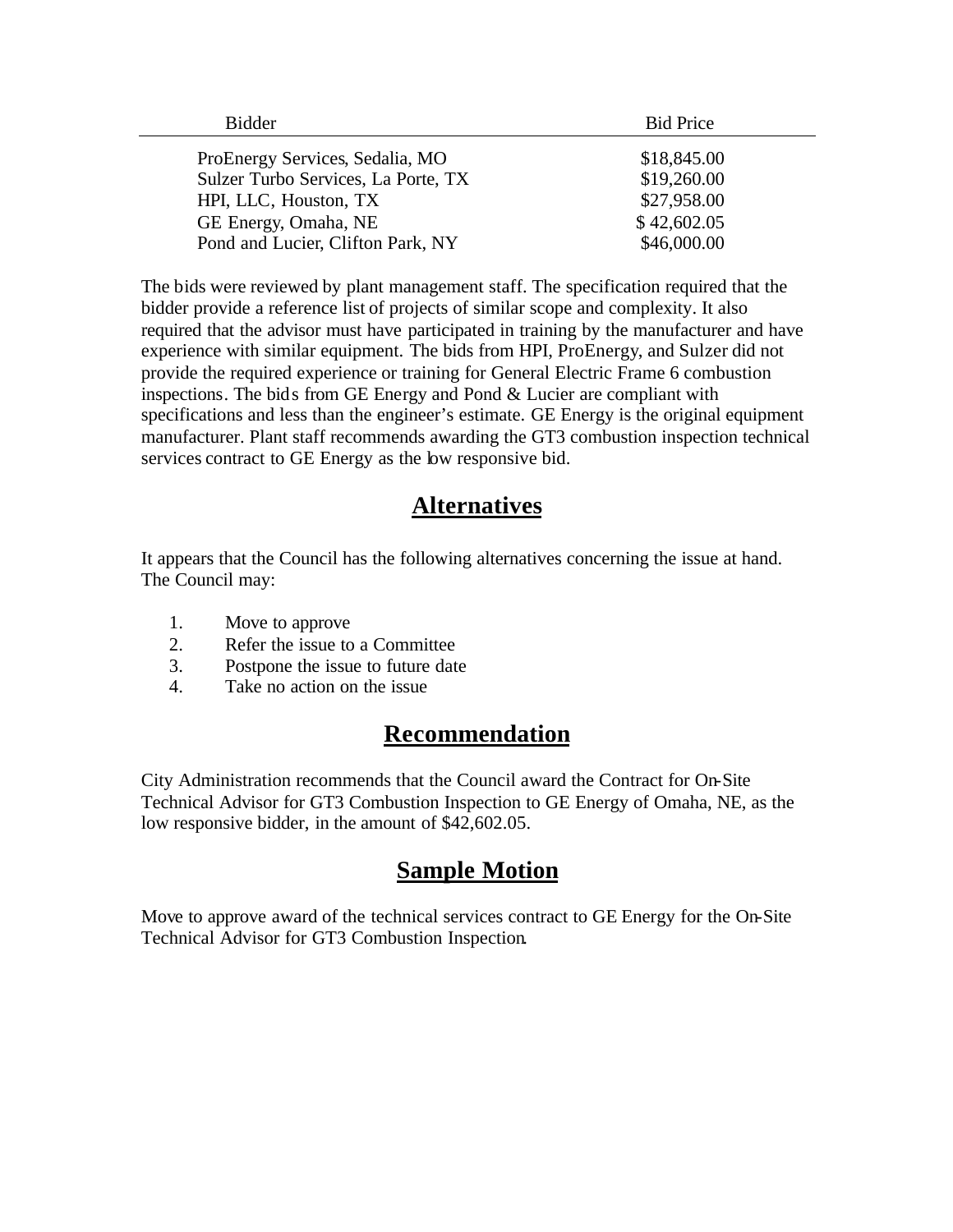### *Purchasing Division of Legal Department* **INTEROFFICE MEMORANDUM**



Wes Nespor, Purchasing Agent

*Working Together for a Better Tomorrow, Today*

### **BID OPENING**

| <b>BID OPENING DATE:</b>      | December 1, 2009 at 11:00 a.m.                                 |
|-------------------------------|----------------------------------------------------------------|
| <b>FOR:</b>                   | <b>On-Site Technical Advisor for GT3 Combustion Inspection</b> |
| <b>DEPARTMENT:</b>            | <b>Utilities</b>                                               |
| <b>ESTIMATE:</b>              | \$75,000.00                                                    |
| <b>FUND/ACCOUNT:</b>          | 520                                                            |
| <b>PUBLICATION DATE:</b>      | <b>November 19, 2009</b>                                       |
| <b>NO. POTENTIAL BIDDERS:</b> | 16                                                             |

#### **SUMMARY**

| <b>Bidder:</b>       | <b>ProEnergy Services</b>     | <b>GE</b> Energy                    |
|----------------------|-------------------------------|-------------------------------------|
|                      | Sedalia, MO                   | Omaha, NE                           |
| <b>Bid Security:</b> | <b>Western Surety Company</b> | <b>Liberty Mutual Insurance Co.</b> |
| <b>Exceptions:</b>   | <b>Noted</b>                  | <b>Noted</b>                        |
| <b>Bid Price:</b>    |                               |                                     |

| <b>Labor:</b>           | \$18,845.00 | \$39,815.00 |
|-------------------------|-------------|-------------|
| <b>Sales Tax:</b>       | ---         | \$2,787.05  |
| <b>Total Bid Price:</b> | \$18,845.00 | \$42,602.05 |

| <b>Bidder:</b>       | <b>Sulzer Turbo Services</b> | <b>Pond And Lucier</b>  |
|----------------------|------------------------------|-------------------------|
|                      | La Porte, TX                 | <b>Clifton Park, NY</b> |
| <b>Bid Security:</b> | Vigilant Insurance Co.       | \$2,500.00              |
| <b>Exceptions:</b>   | <b>Noted</b>                 | <b>Noted</b>            |
| <b>Bid Price:</b>    |                              |                         |
| Labor:               | \$18,000.00                  | \$46,000.00             |
| <b>Sales Tax:</b>    | 1,260.00                     | <b>Exception</b>        |

**Total Bid Price: \$19,260.00 \$46,000.00**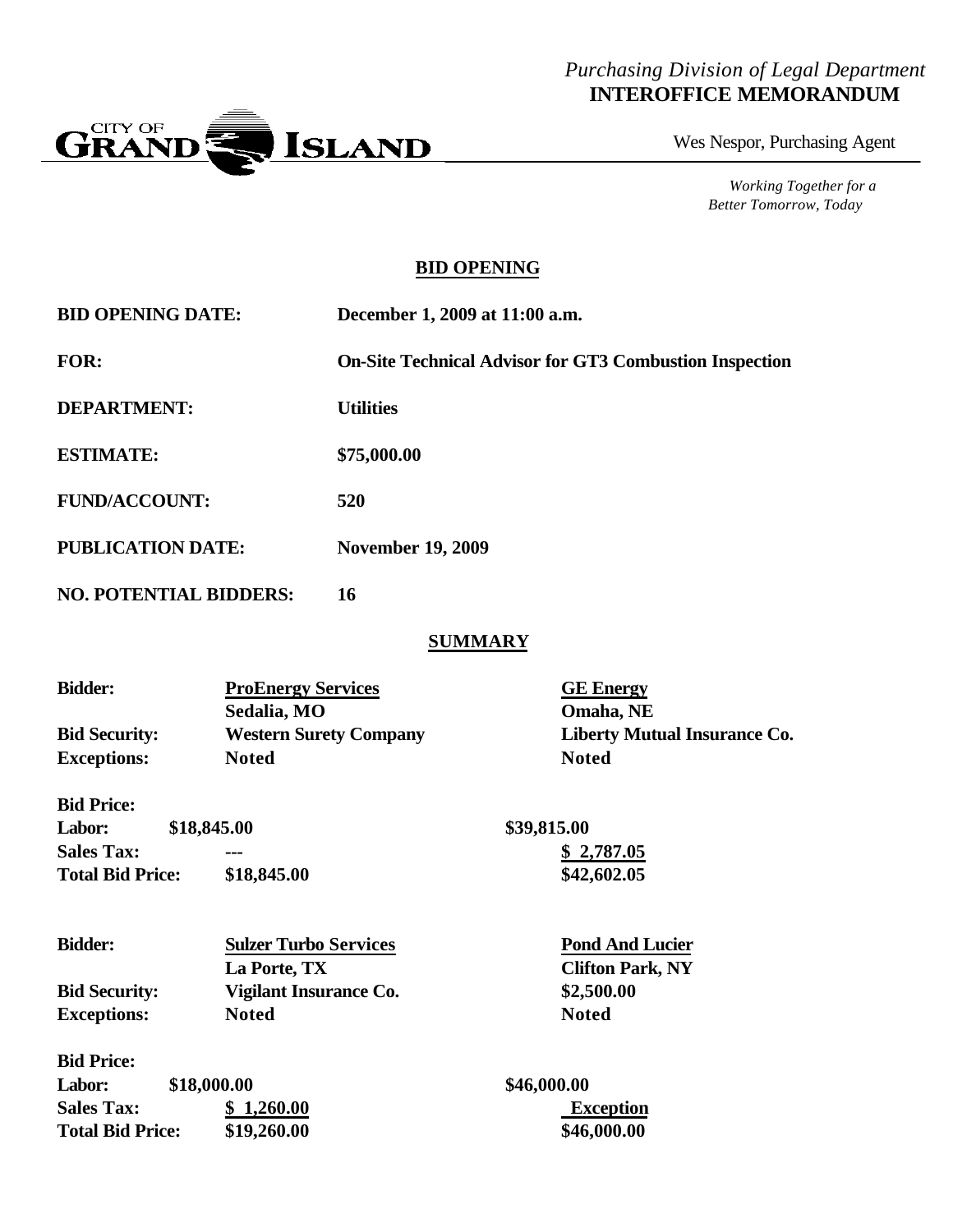| <b>Bidder:</b>       | HPI, LLC                               |
|----------------------|----------------------------------------|
|                      | Huston, TX                             |
| <b>Bid Security:</b> | <b>International Fidelity Ins. Co.</b> |
| <b>Exceptions:</b>   | <b>Noted</b>                           |

**Bid Price:**

**Material: \$ 6,958.00 Labor: \$21,000.00 Sales Tax: -------------- Total Bid Price: \$27,958.00**

Dale Shotkoski, City Attorney Wes Nespor, Purchasing Agent

cc: Gary Mader, Utilities Director Bob Smith, Assistant Utilities Director Jeff Pederson, City Administrator Pat Gericke, Utilities Admin. Assist. Larry Keown, Power Plant Supt. Karen Nagel, Utilities Secretary

**P1385**